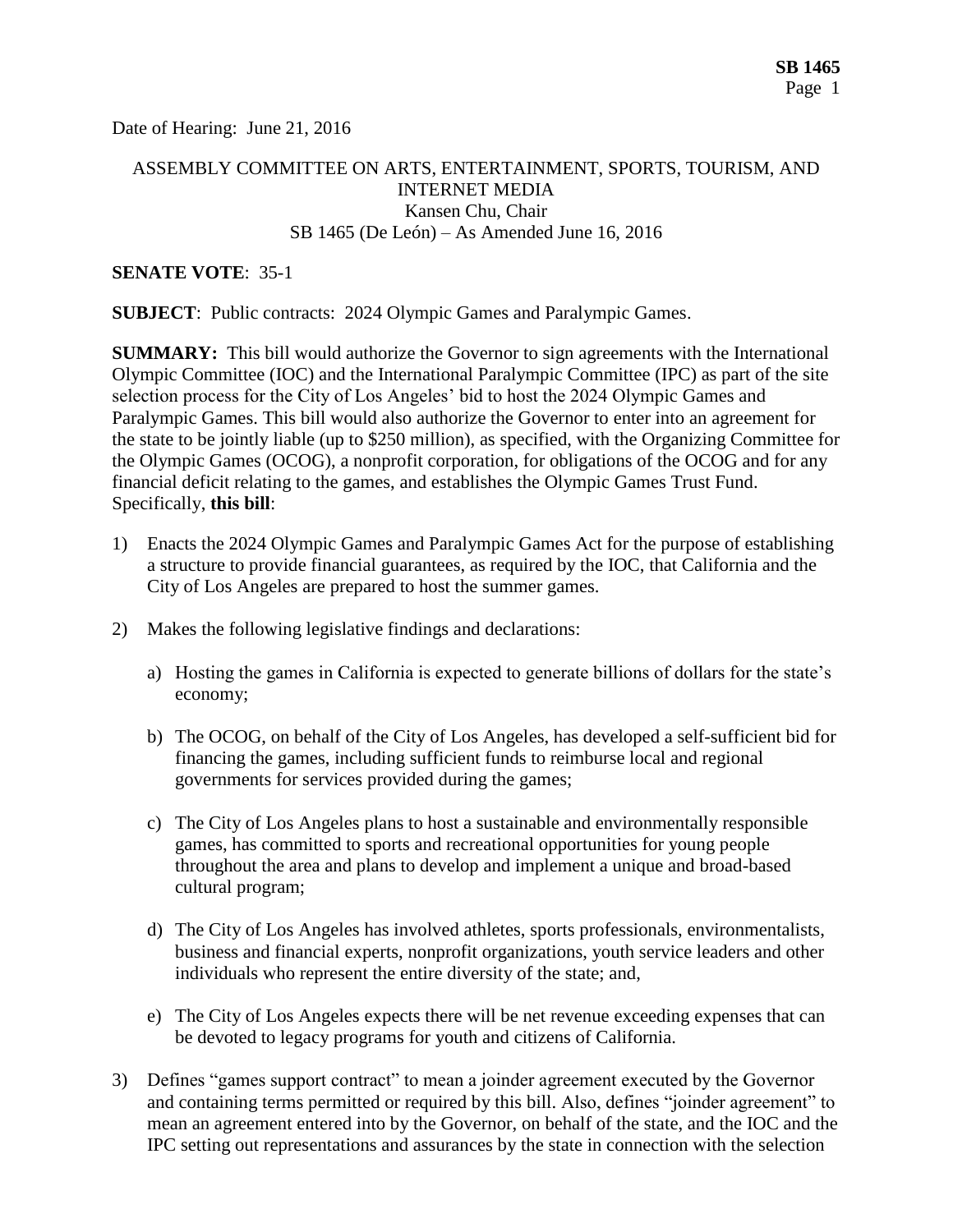of a site in this state for the location of the games.

- 4) Authorizes the Governor to enter into a joinder agreement specifying that the state shall provide or cause to be provided any or all of the state government funding, facilities, and other resources specified in the OCOG's bid to host the games.
- 5) Provides that the agreements shall accept liability for obligations of the OCOG to a site selection organization, including obligations indemnifying the site selection organization against claims and liabilities to third parties arising out of or relating to the games.
- 6) Provides that any liability for an amount in excess of \$250 million shall be the responsibility of the OCOG. Also, provides that the OCOG will be bound by a series of agreements with the site selection organization as set forth in the joinder agreement.
- 7) Establishes within the State Treasury a special fund to be known as the "Olympic Games Trust Fund" and provides that the state may choose to fund the Olympic Games Trust Fund in any manner it considers appropriate and at the time or times the state determines necessary. Funds in the Trust Fund may be used only for the sole purpose of fulfilling the obligations of the state under a games support contract to provide adequate security, as specified.
- 8) Provides that no additional state funds shall be deposited into the Olympic Games Trust Fund once the Director of Finance determines that the account has achieved a sufficient balance to provide adequate security to demonstrate the state's ability to fulfill its obligations under a games support contract, or any other agreement, to indemnify and insure up to \$250 million of any net financial deficit and general liability resulting from the conduct of the games.
- 9) Provides that if the City of Los Angeles is selected by the site selection organization as the host city for the games, the Olympic Games Trust Fund shall be maintained until a determination by the Department of Finance is made that the state's obligations under a games support contract, or any other agreement, to indemnify and insure against any net financial deficit and general liability resulting from the conduct of the games are satisfied and concluded, at which time the trust fund shall be terminated. Also, stipulates that if the City of Los Angeles is not selected by the site selection organization as the host city for the games, the Olympic Games Trust Fund shall be immediately terminated and any monies therein shall immediately revert to the General Fund.
- 10) Stipulates that all moneys deposited, transferred, or otherwise contained in the trust fund shall be, upon appropriation by the Legislature, used for the sole purpose of obtaining adequate security to demonstrate the state's ability to fulfill its obligations under a games support contract, or any other agreement, to indemnify and insure up to \$250 million of any net financial deficit and general liability resulting from the conduct of the games.
- 11) Makes it explicit that the state, along with the City of Los Angeles, will be the payer of last resort with regard to any net financial deficit. Also, provides that any financial security provided by this bill may not be accessed until the security provided by the OCOG or by any other entity is exhausted and any insurance policies covering the state's liability are exhausted.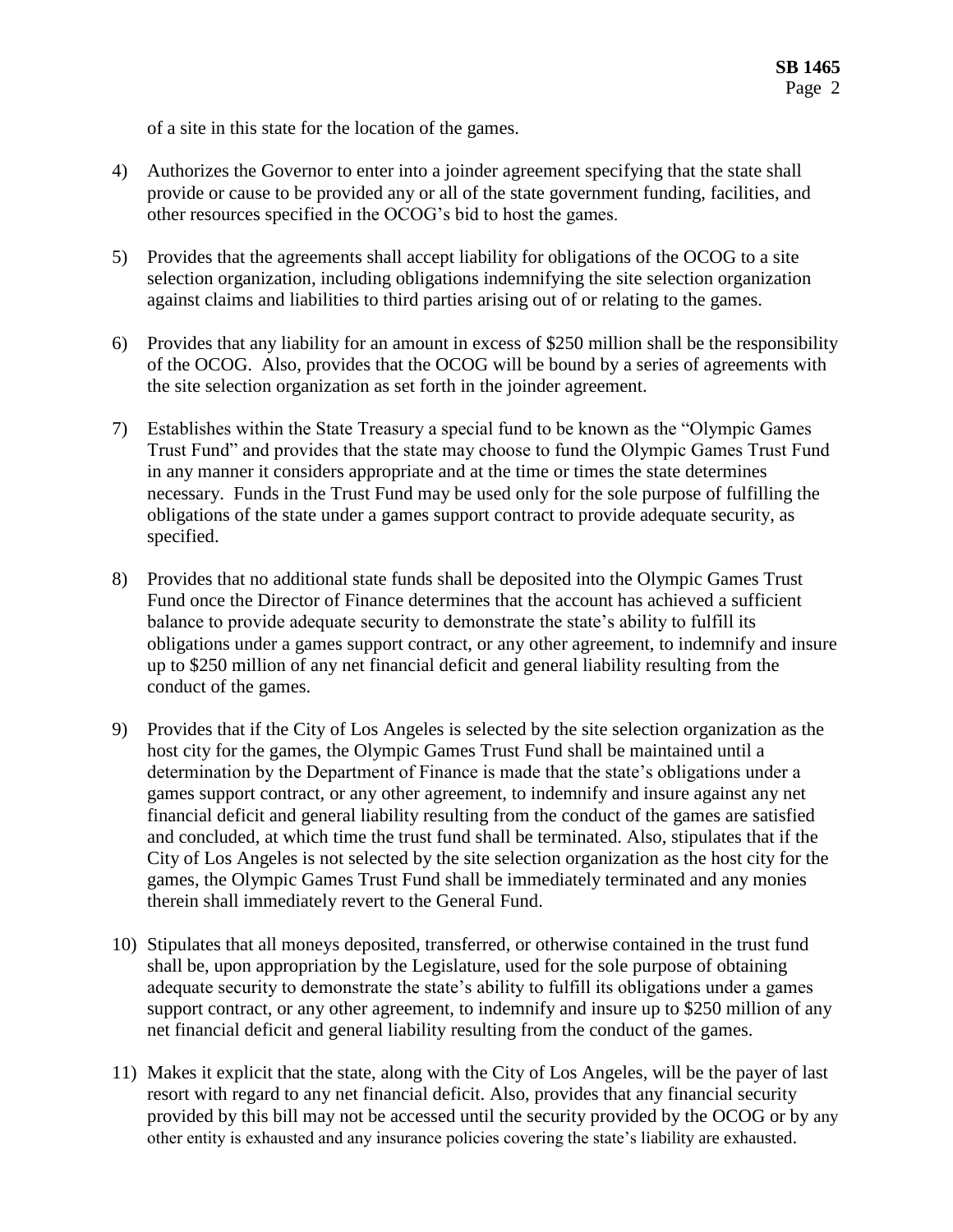**EXISTING LAW:** Existing law provides specified requirements in awarding certain public contracts.

**FISCAL EFFECT**: According to Senate Appropriations Committee, potential future state costs of up to \$250 million, should Los Angeles be selected as the site of the 2024 Olympics by the IOC. State costs would only occur if the 2024 games incurred large financial deficits, and all other securities provided by non-state entities are exhausted. The \$250 million dollar liability may be secured by a General Fund appropriation or by insurance coverage, letters of credit, or other acceptable secured instruments purchased or secured by the General Funds, or by any combination thereof.

# **COMMENTS**:

1) *Background: Los Angeles bid for Olympics.* The Los Angeles bid for the 2024 Summer Olympics and Paralympics is an ongoing attempt to bring the 2024 Olympic Games (XXXIII Olympiad) to the City of Los Angeles. Los Angeles is one of four candidate cities vying for the games – along with Paris, France; Rome, Italy; and Budapest, Hungary. The IOC is scheduled to select a host city in September 2017.

Los Angeles was chosen by the United States Olympic Committee (USOC) on August 28, 2015 after the Los Angeles City Council voted unanimously to back the bid. The City of Boston was originally chosen to be the American bid, but withdrew in late July 2015 due to potential cost overruns.

According to information supplied by the LA 2024 Bid Committee, their bid has a strong overall risk mitigation strategy, which features three key components:

- First, all main Olympic Games facilities exist or are planned, these include the "Big Three" Olympic venues: the Olympic Stadium (which will be the LA Coliseum), Olympic Village (athletes will be hosted by UCLA at their campus), and International Broadcast Center/Main Press Center (which will be housed at the NBC/Universal lot).
- Second, there will be minimal construction of new competition venues necessary, as 97% of venues are existing, already planned, or temporary. According to LA24, only one new permanent competition venue will be built for canoe slalom.
- Finally, the remaining risk will be comprehensively covered by a combined approach of conservative budgeting; significant budget contingency; insurance for any unanticipated issues; and lastly, in the very unlikely event of net liabilities that exceed the Los Angeles 2024 budget, SB 1465 provides that the City of Los Angeles must initially contribute at least \$250 million prior to any State contribution.
- 2) *Author's statement of need for legislation: Bill is necessary to fulfill IOC requirements and will stimulate the economy.* According to the author's office, this bill would establish a structure to provide state financial guarantees to demonstrate that California is serious and prepared to host the 2024 Olympic Games and Paralympic Games. This guarantee is required by the USOC and IOC as a prerequisite before any city can be considered for hosting an Olympic Games. Furthermore, the USOC and IOC require that all bid states and bid committees execute certain agreements including the authorized agreements contain in this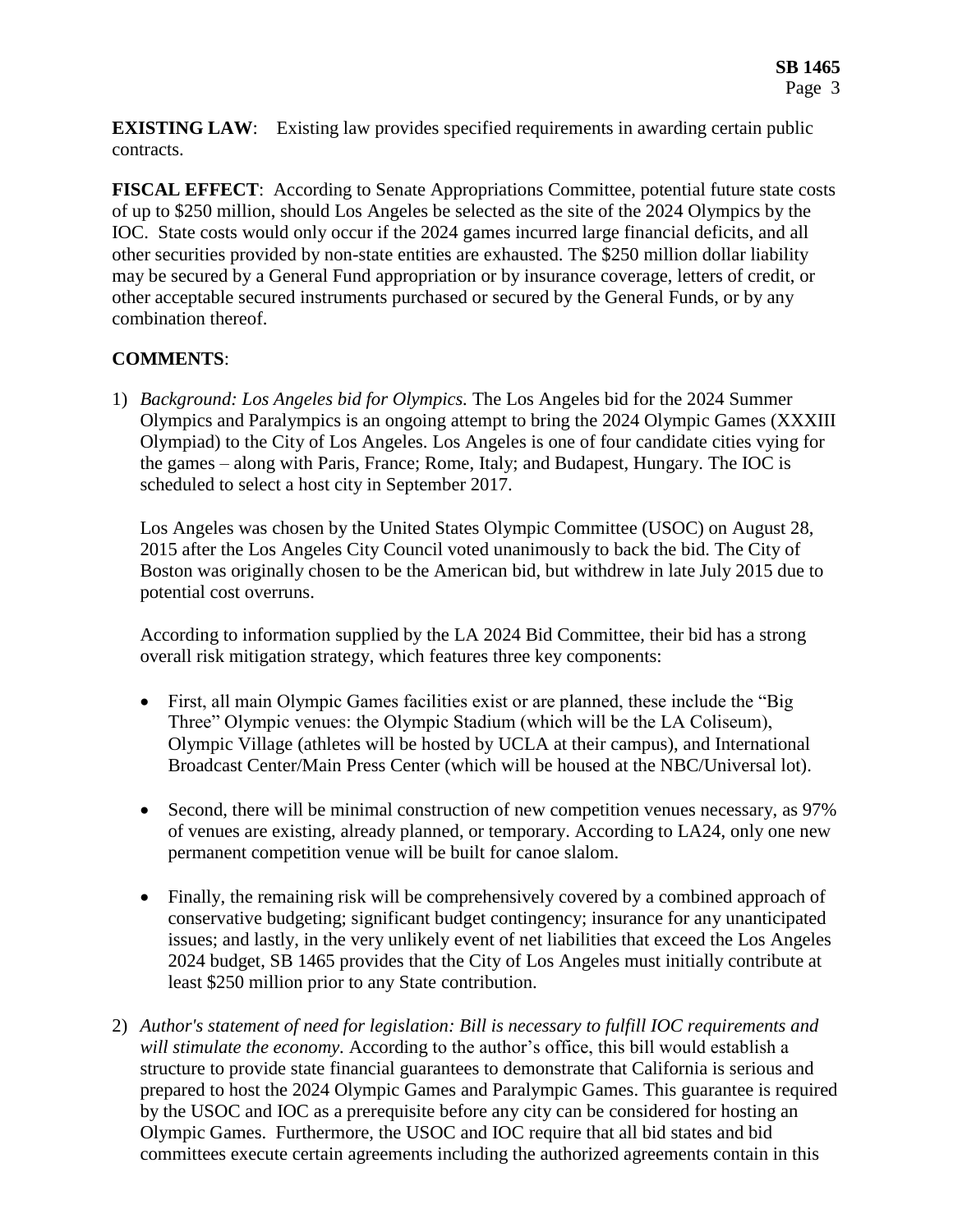bill. He notes that, this bill proposes that the state's liability shall not exceed the amount of funds appropriated (up to \$250 million) to the Olympic Games Trust Fund. The funds may only be used for the sole purpose of fulfilling the obligations of the state under a games support contract to demonstrate adequate financial security. Any liability above this amount shall be the responsibility of the OCOG.

Supporters, such as the State Building and Construction Trades Council, add that hosting the 2024 Olympic Games and Paralympic Games in Los Angeles is expected to generate billions of dollars of economic revenue for the state and local economies. They point to the fact the city has hosted two prior Olympic Games with great success in 1932 (the X Olympiad) and 1984 (the XXIII Olympiad), and note that proceeds from the 1984 games continue to support youth athletic programs all over southern California today.

The LA Area Chamber of Commerce proudly points out that the only two times in history the Games made money were both when Los Angeles served as host. This fact, they claim, will make passage of this measure very low risk to the state. They close by stating, "hosting the Olympics will be good for tourism, good for tax revenues and business, and good for state pride and spirit."

3) *Author's recent amendments: Adding geographic diversity to strengthen this legislation.* One of the findings and declarations in this bill states that, "The endorsing municipality will involve athletes, sports professionals, environmentalists, business and financial experts, nonprofit organizations, youth service leaders and other individuals who represent the entire diversity of the endorsing municipality's state in its bid." In adding the word "state" instead of "area", the authors have expanded this scope beyond the Los Angeles region to include the diverse geography of the state of California. We envision hosting preliminary rounds of competitions such as soccer trials at Levi Stadium, track and field qualifying at CSU Sacramento, softball and baseball played at CSU Fresno, or rowing hosted by UC Berkeley, the possibilities are many. This concept is in keeping with most international competitions, such as the recent Women's World Cup of soccer, hosted by Canada and played in cities ranging from Moncton, on the East coast in New Brunswick and the central city of Montreal, Quebec all the way to Vancouver, British Columbia on the West coast. Indeed the coming Summer Olympic Games in Rio will have events at 45 different venues all across their nation. This expansion could be accomplished prudently, using the existing stellar facilities of northern California in addition to those in the LA area.

## *4) Prior related legislation.*

- a) SB 41 (de Leon), of 2015, would have authorized the state to enter into an agreement with the USOC in connection with the City of Los Angeles' bid to host the 2024 Olympic Games and Paralympic Games. (Held in the Senate Governmental Organization Committee at author's request.)
- b) SCR 49 (Gaines), Resolution Statute 86, Statutes of 2011, urged the California Winter Games Committee to consider Lake Tahoe as a host region for the Winter Games.
- c) AB 300 (Nunez), Ch.4, Statutes of 2007, authorized the Governor to sign agreements required by the USOC as part of the City of Los Angeles' 2016 Olympic Games bid process. The bill also authorized the Governor to make the state jointly liable (not to